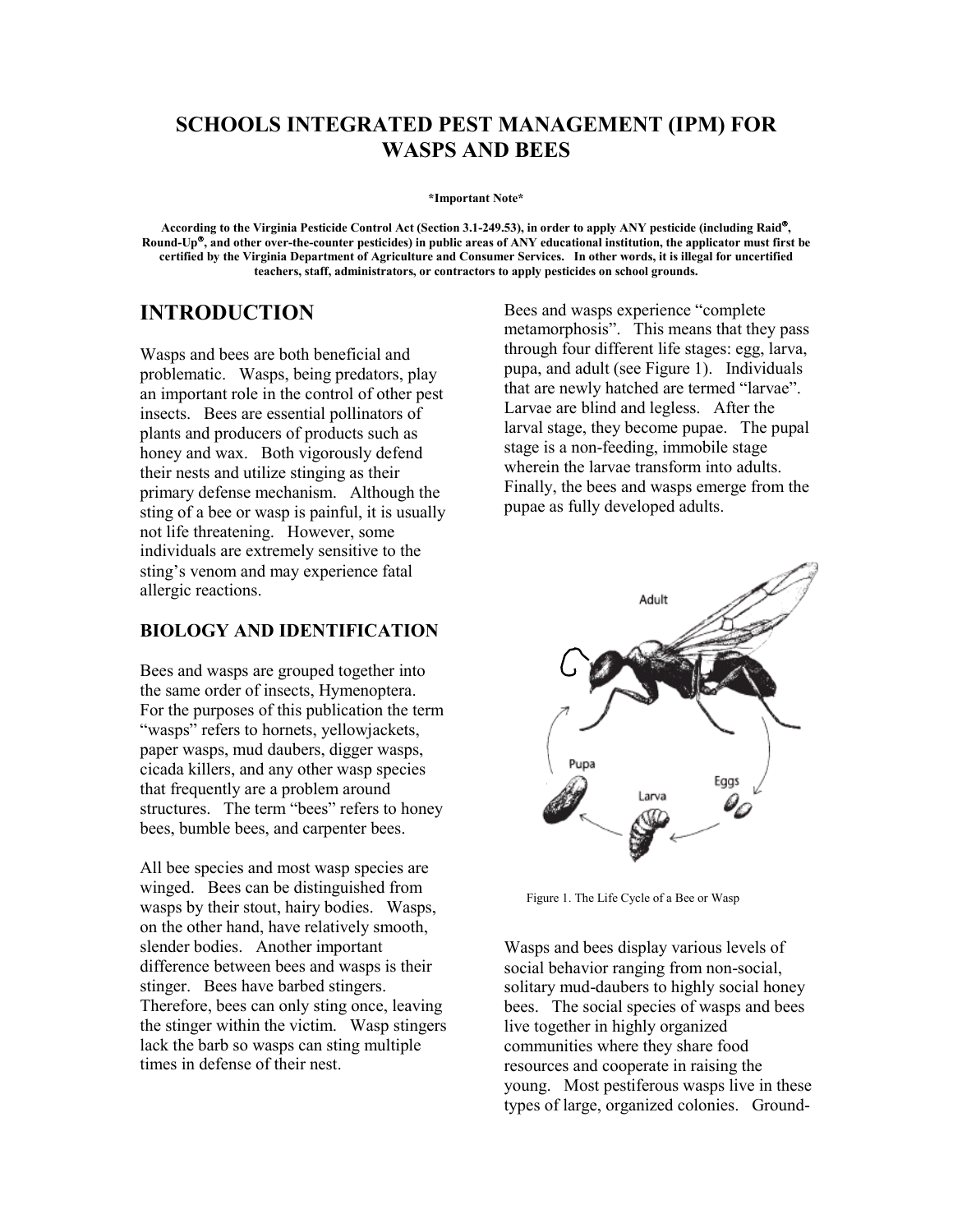nesting wasps, such as yellowjackets, often build subterranean paper nests. Other species of wasps build aerial paper nests in trees, under eaves, or within wall voids (see Figure 2). These nests can contain thousands of individuals, all with the ability to sting. Some solitary species, such as mud-daubers, construct galleries of mud wherein they stash paralyzed spiders and other prey. Upon laying an egg within the gallery, the female seals it shut, thus leaving a plentiful food supply for the next generation. Solitary wasps will sting if provoked.



Bees and wasps become increasingly abundant and active from spring through fall as the temperature rises and food sources become more available. Bees feed on nectar and pollen from flowering plants. Wasps feed primarily on protein sources, such as spiders and insects, but will also readily feed on sugar sources. Wasps, because of their food preferences often scavenge around humans. Human activities provide a ready supply of protein and sugar.

Bees and wasps will usually avoid humans if possible. Foraging individuals will normally refrain from stinging unless threatened. Yet, if the colony is threatened these insects will vigorously defend their nest. Disturbing a colony can occur when someone accidentally steps on or mows over an underground nest opening, agitates a tree

or bush containing an aerial nest, or even walks past a previously agitated nest.

If bees or wasps or their nests have become a nuisance, remember that control can be a hazardous undertaking and should only be done after considering all safety precautions. If nests are large, it may be advisable to have professional pest control operators handle the situation.

#### **PREVENTION**

Bees or wasps often can be kept from becoming a nuisance by limiting their access to nesting sites and food and water supplies. The best way to accomplish this goal is through sanitation and maintenance. This may require time and effort but can be a permanent fix to the problem if done correctly. Below are some of the most effective methods of prevention using sanitation and maintenance:

- 1. Keep all outside trash receptacles tightly covered.
- 2. Remove trash from within all receptacles frequently. This will assure that trash will not prevent the lid from Figure 2. Hornet Nest in a Tree<br>closing securely over the receptacle.
	- 3. Clean dumpsters frequently.
	- 4. Remove any dependable water source near the structure. Repair leaky outdoor faucets. Direct air conditioner drainage to areas where water will not pool. If you have depressed areas where water pools after a rain, level the areas to prevent future pooling.
	- 5. Caulk any holes and cracks in the building that can be used by bees or wasps to gain access into the structure. Bees and wasps may use these as entryways to establish nesting sites within the structure.

#### **MONITORING AND INSPECTION**

Detection and monitoring are important in controlling bee and wasp problems. Killing individual bees or wasps will not solve the problem; entire nests must be destroyed or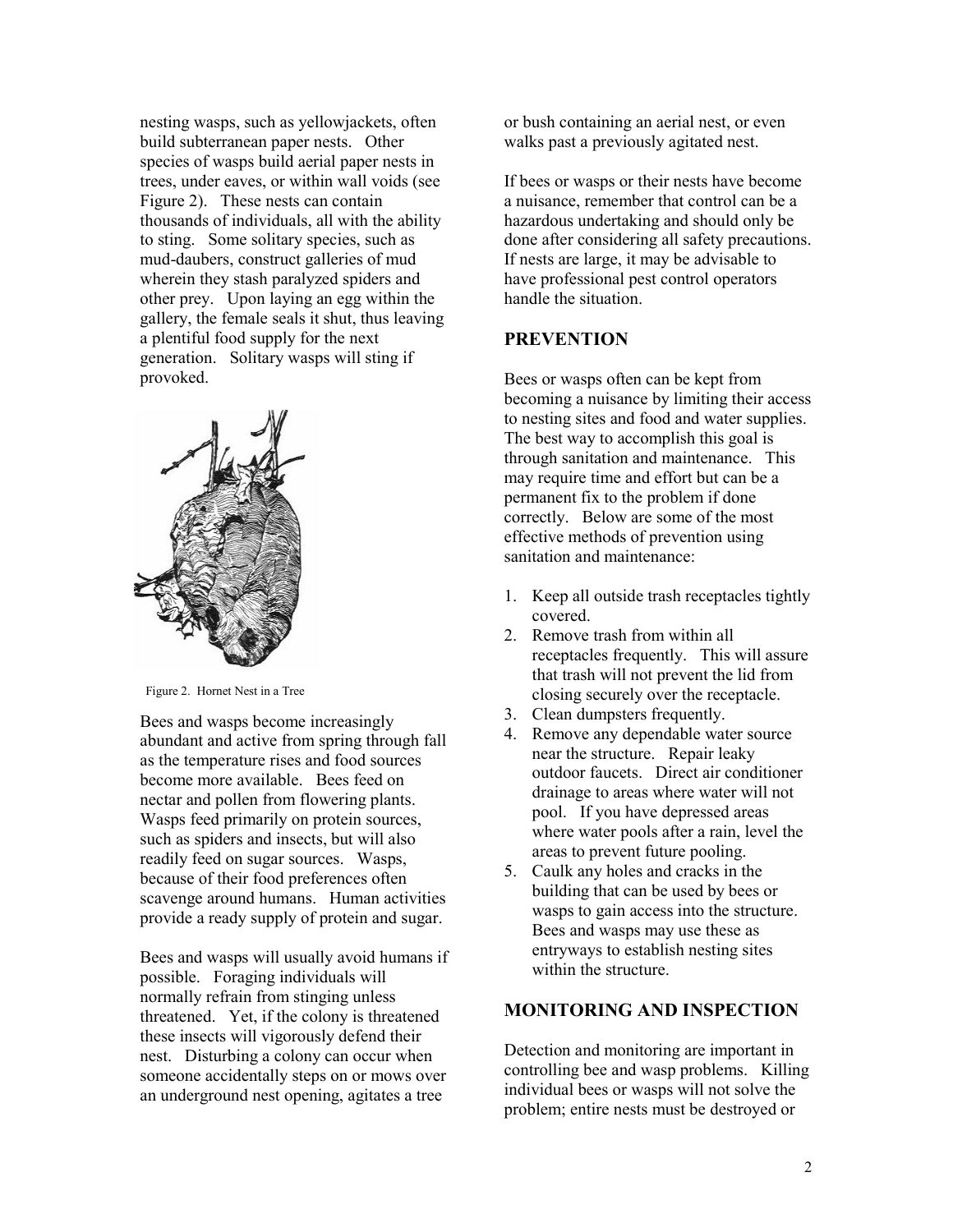removed. In order to treat a nest, one must first find it.

Nests can be found underground, under eaves, in wall voids, and in trees. Inspect bushes, logs, rock piles, and other protected sites for the presence of nests. In order to determine the continued success of your management plan and to locate new nests, continue monitoring on a regular basis throughout your integrated pest management (IPM) program.

Regularly inspect the premises during the spring and early summer. Inspecting during the spring and early summer will allow you to detect incipient nests. Incipient nests are easier to remove than mature nests.

# **LEAST TOXIC CONTROL METHODS**

The purpose of integrated pest management is to reduce two things: the pest population and the amount of pesticides needed to accomplish that goal. With the exception of emergency situations, all other available control methods should be used prior to using a pesticide. Below are some of the most effective and least toxic methods available for ant control.

One suggestion that is applicable in most bee and wasp situations is to perform the control measures at night. Nighttime removal reduces the risk of being stung since the insects are slower and may have a more difficult time finding the source of the disturbance. In addition, at night wasps and bees are not foraging but are in their nests. Finally, at night children are not present on school grounds, reducing the risk that a stinging event will occur.

### *Physical Removal*

Due to their stinging nature, the physical removal of bees and wasps is difficult. Yet, if careful action is taken physical removal is possible. It is advisable to wear protective clothing or to simply ask a professional pest

control operator to physically remove the pests. Listed below are several effective recommendations for removing bees and wasps:

- 1. Trapping for wasps (particularly yellowjackets) can be an effective tool for reducing foraging wasps in an area. Several traps on the market utilize bait to attract wasps. Other traps, such as sticky traps, use colors (especially yellow) to attract the wasps. Trapped wasps die when placed in a freezer for a few hours.
- 2. Nest removal is also possible if the proper precautions are taken. If the nest is in an accessible area (like hanging from a tree branch) a strong plastic bag can be used to enclose the nest. The base of the nest or branch can then be severed and the nest removed.
- 3. Vacuuming out entire nests is another option. We recommend that only a professional do this. Vacuuming can be particularly useful when bees or wasps are found within a wall void or found in an environmentally sensitive area where pesticides can not be used. If a vacuum is used, it is well to remember that once the vacuum is turned off, the wasps will be able to find their way out of the vacuum. Therefore, it is important that the vacuum bag is quickly sealed and removed from the vacuum cleaner. Wasps die upon placement of the bag within a freezer for a few hours.

### *Chemical Management*

Sometimes sanitation, maintenance, and physical removal alone may not be enough to control an existing bee or wasp problem. If bees and wasps persist or if an emergency situation warrants immediate control of a problem, chemical pesticides may be needed. Remember that Virginia law requires that all pesticides applied on school grounds must be applied by a certified applicator. All pesticides should be applied according to labeled directions. Applicators must wear protective clothing. Pesticides